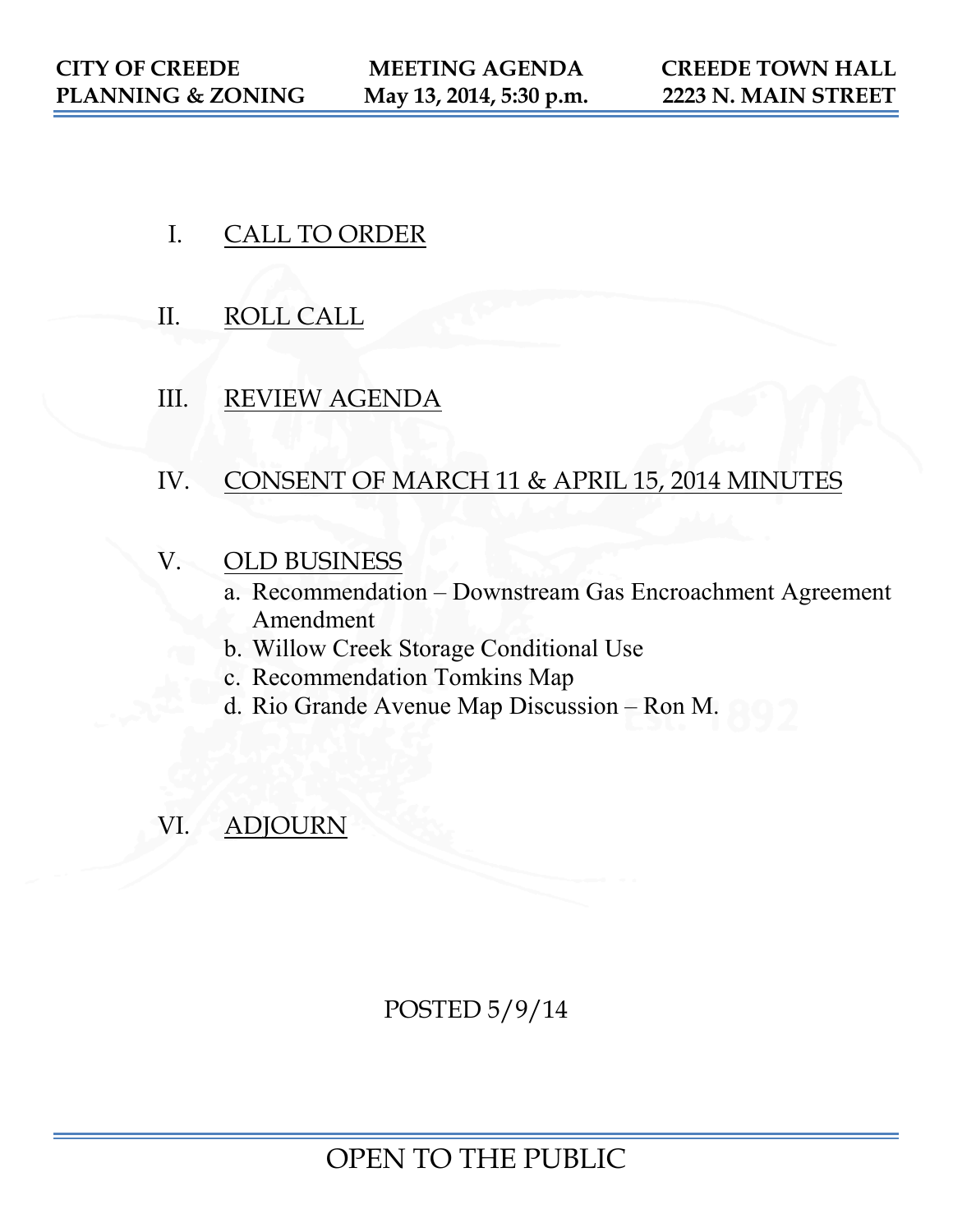## **PLANNING & ZONING COMMISSION CITY OF CREEDE, COLORADO – A TOWN March 11, 2014**

### REGULAR MEETING

The Planning and Zoning Commission of the City of Creede – a Town, County of Mineral, State of Colorado, met in the Creede Town Hall at the hour of 5:30 p.m. There being present at the call of the roll the following persons:

| <b>COMMISSIONERS PRESENT:</b> | Eric Grossman, Kay Wyley, Lauri Jordan, Frank Freer |
|-------------------------------|-----------------------------------------------------|
| <b>COMMISSIONERS ABSENT:</b>  | Rex Shepperd                                        |

Commissioner Jordan, presiding, declared a quorum present: Those members of staff also present were as follows: Clyde Dooley, Town Manager Randi Snead, Town Clerk/Treasurer

### AGENDA

Commissioner Grossman moved and Commissioner Freer seconded to approve the agenda as presented. The vote was unanimous. Commission Chair Jordan declared the motion carried.

## CONSENT OF FEBRUARY 11, 2014 MINUTES

The Clerk was asked to check the time of adjournment with the recorder and amend the minutes accordingly. Commissioner Grossman moved and Commissioner Wyley seconded to approve the January 14, 2014 minutes as amended. The vote was unanimous. Commission Chair Jordan declared the motion carried.

#### OLD BUSINESS

### FOREST SERVICE LAND EXCHANGE

Representatives from the Forest Service, Mineral County, and the City of Creede met to discuss the upcoming land trade. All parties feel ready to move forward. The next steps are for the county to identify land needed, the city and the county to develop an agreement in which the county pays for surveying and legal costs related to the land trade, the city acquires land for the water tank easement, and the county acquires land for their needs. Once that is accomplished, the request will be submitted formally to the Forest Service, and the swap may take several years to complete.

### COUNTY ROAD ANNEX

A Land Use Application has been prepared and a survey had been ordered for the Creede America county road annexation.

### OLD BUSINESS

# RECCOMENDATIONS/SUGGESTIONS MERRICK RIO GRANDE MAP

The Commission reviewed the proposed engineering maps and discussed several differences between the draft map approved for Rio Grande. Further discussion was tabled until the April meeting so that Commissioners would have a chance to review both maps in comparison.

### ADJOURN

There being no further business to come before the Planning and Zoning Commission at this time, Commissioner Grossman moved and Commissioner Wyley seconded that the meeting be adjourned at 5:52 p.m. The vote was unanimous. Commission Chair Jordan declared the motion carried.

Respectfully submitted: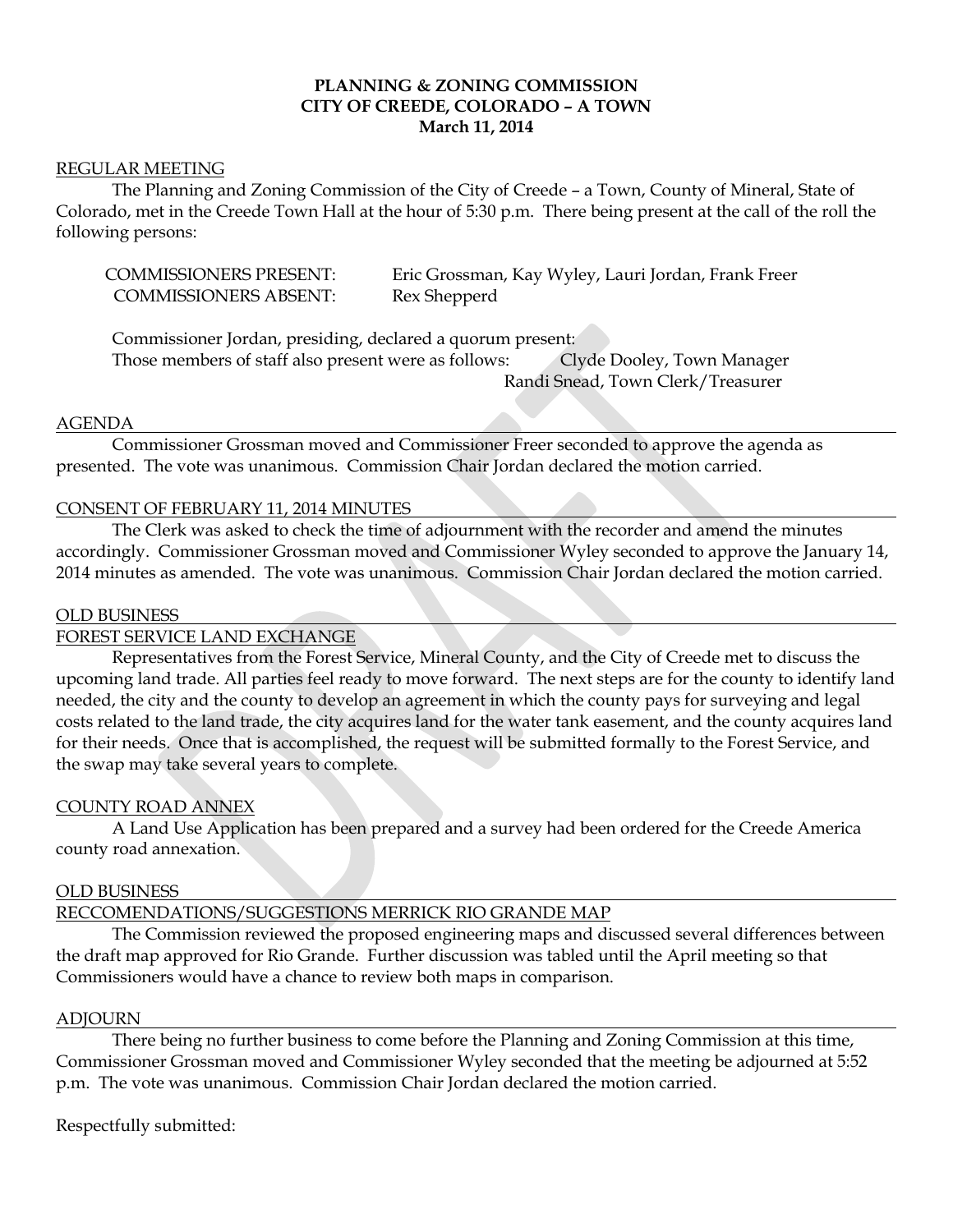\_\_\_\_*/Randi Snead/*\_\_\_\_\_\_\_\_\_\_\_\_\_\_

Randi Snead City Clerk/Treasurer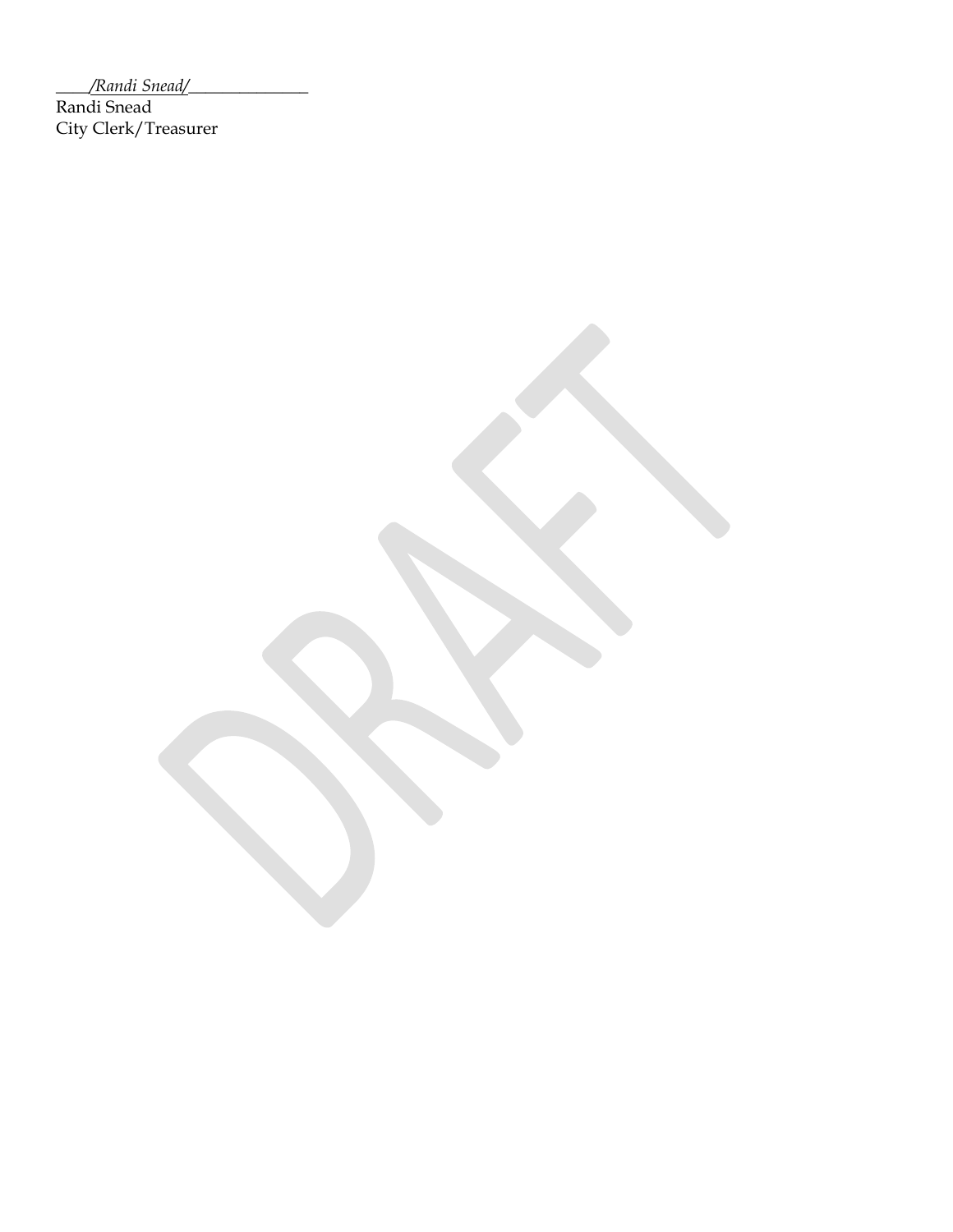## **PLANNING & ZONING COMMISSION CITY OF CREEDE, COLORADO – A TOWN April 15, 2014**

### REGULAR MEETING

The Planning and Zoning Commission of the City of Creede – a Town, County of Mineral, State of Colorado, met in the Creede Town Hall at the hour of 5:30 p.m. There being present at the call of the roll the following persons:

COMMISSIONERS PRESENT: Rex Shepperd, Eric Grossman (by phone), Kay Wyley, Lauri Jordan, Frank Freer (arrived 5:33 p.m.)

Commissioner Jordan, presiding, declared a quorum present:

Those members of staff also present were as follows: Clyde Dooley, Town Manager

Randi Snead, Town Clerk/Treasurer

## AGENDA

Commissioner Wyley moved and Commissioner Shepperd seconded to approve the agenda as presented. The vote was unanimous. Commission Chair Jordan declared the motion carried.

## CONSENT OF MARCH 11, 2014 MINUTES

Minutes of March 11, 2014 were not provided in the packet material and approval was tabled to the May 13, 2014 Planning & Zoning meeting.

## OLD BUSINESS

DOWNSTREAM GAS CLARIFICATION

The Creede Building Inspector, Ramona Weber, and the contractor for the Downstream Gas renovation, Dick DePriest, were available to answer questions regarding the remodel. Changes from the original remodel plans as reviewed by the Planning & Zoning Commission February 11, 2014 were discussed. No recommendations were made by the Commission.

## BIERNAT ENCROACHMENT AGREEMENT RECCOMENDATION

Manager Dooley reviewed the details of the encroachment with the Commission. Commissioner Freer moved and Commissioner Wyley seconded to recommend that the Board of Trustees approve the Biernat Encroachment Agreement as presented. Commissioner Grossman requested more discussion and asked that the agreement be amended to allow future boards to discontinue the agreement. Manager Dooley offered to contact the attorney to add a termination clause to the contract. Commissioner Freer moved and Commissioner Shepperd seconded to amend the motion to include the amendment. The vote was unanimous. Commission Chair Jordan declared the motion carried.

## TRACT 16R REPLAT RECCOMENDATION

Mayor Dooley reviewed the details of the replat of city property in North Creede. Commissioner Freer moved and Commissioner Grossman seconded to recommend that the Board of Trustees move forward with the replat of Tract 16R in North Creede. There were four yes votes and one no vote (Shepperd). Commission Chair Jordan declared the motion carried.

## OLD FIREHOUSE RECCOMENDATION

Commissioner Grossman moved and Commissioner Freer seconded to recommend that the Board of Trustees move forward with the replat of the Old Firehouse. The vote was unanimous. Commission Chair Jordan declared the motion carried. BIRDSEY REPLAT UPDATE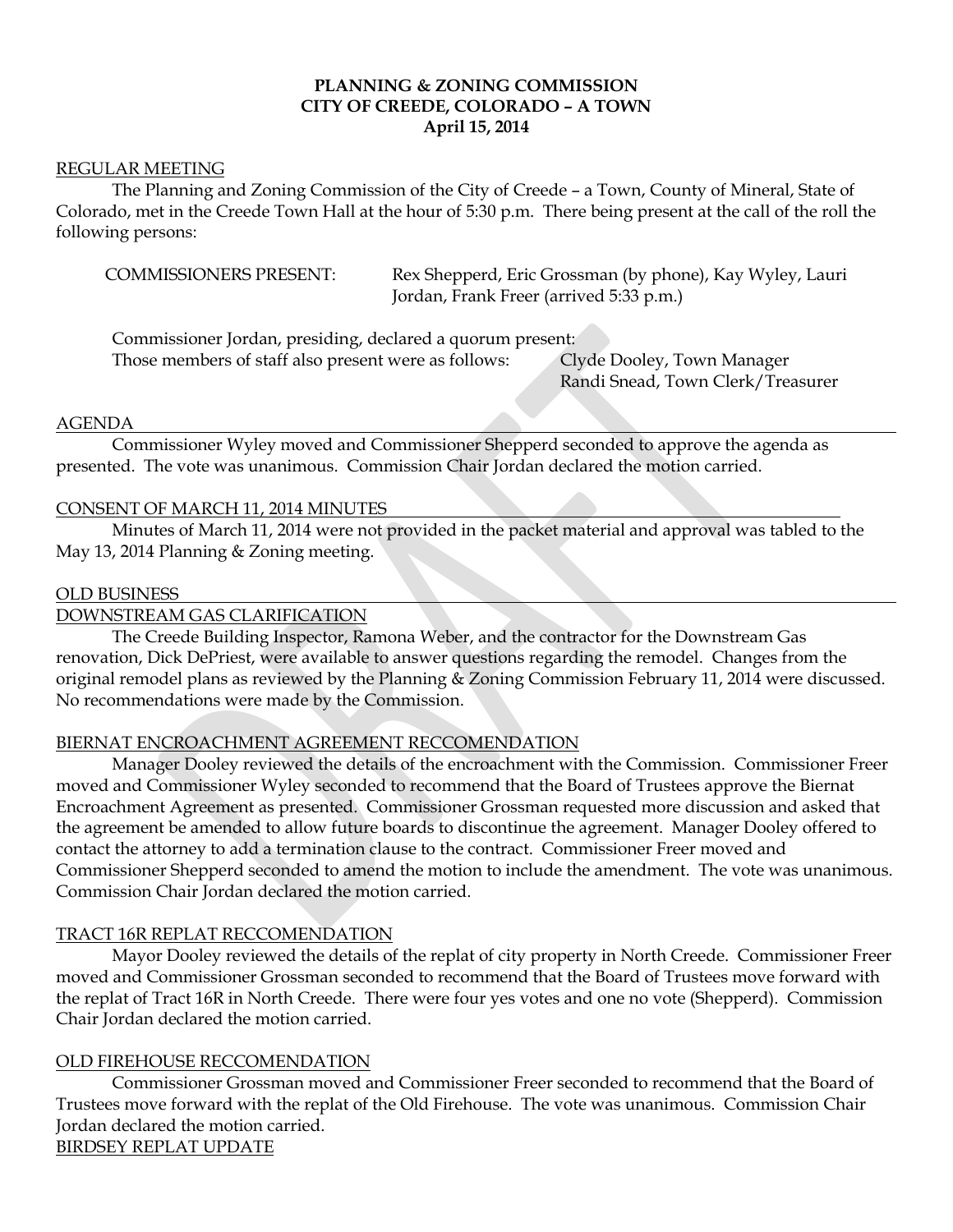Dooley explained to the Commission that a replat had been approved by the Board of Trustees in 2005, but that the required documents had not been executed. Dooley is recommending a repeat of the process to correct the replat but is currently waiting for a response on the situation from our attorney before proceeding.

# SIMON REPLAT UPDATE

Dooley updated the Commission on the Simon replat in North Creede and described the land transfers that would take place. Commissioner Freer moved and Commissioner Wyley seconded to recommend that the Board of Trustees moved forward with the replat as illustrated. There were four yes votes and one abstention (Grossman). Commission Chair Jordan declared the motion carried.

# BEE MCLURE ANNEXATION UPDATE

Mineral County requested that the City request an annexation of several roads in Creede America. Upon requesting the annex, the county declined to assist with costs, and at this time any benefit of annexing the roads is unclear. The matter was tabled pending further discussion with County officials.

## RIO GRANDE AVENUE MAP DISCUSSION

Manager Dooley informed the Commission that the Town Engineer would be available during the next Planning & Zoning meeting for questions and discussion of the Rio Grande Avenue property. The Commission tabled the discussion to May 13, 2014.

## **ADIOURN**

There being no further business to come before the Planning and Zoning Commission at this time, Commissioner Shepperd moved and Commissioner Freer seconded that the meeting be adjourned at 6:30 p.m. The vote was unanimous. Commission Chair Jordan declared the motion carried.

Respectfully submitted:

 $\overline{\phantom{a}}$  , where  $\overline{\phantom{a}}$  , where  $\overline{\phantom{a}}$  ,  $\overline{\phantom{a}}$  ,  $\overline{\phantom{a}}$  ,  $\overline{\phantom{a}}$  ,  $\overline{\phantom{a}}$  ,  $\overline{\phantom{a}}$  ,  $\overline{\phantom{a}}$  ,  $\overline{\phantom{a}}$  ,  $\overline{\phantom{a}}$  ,  $\overline{\phantom{a}}$  ,  $\overline{\phantom{a}}$  ,  $\overline{\phantom{a}}$  ,  $\overline{\phantom{a}}$  ,

Randi Snead City Clerk/Treasurer